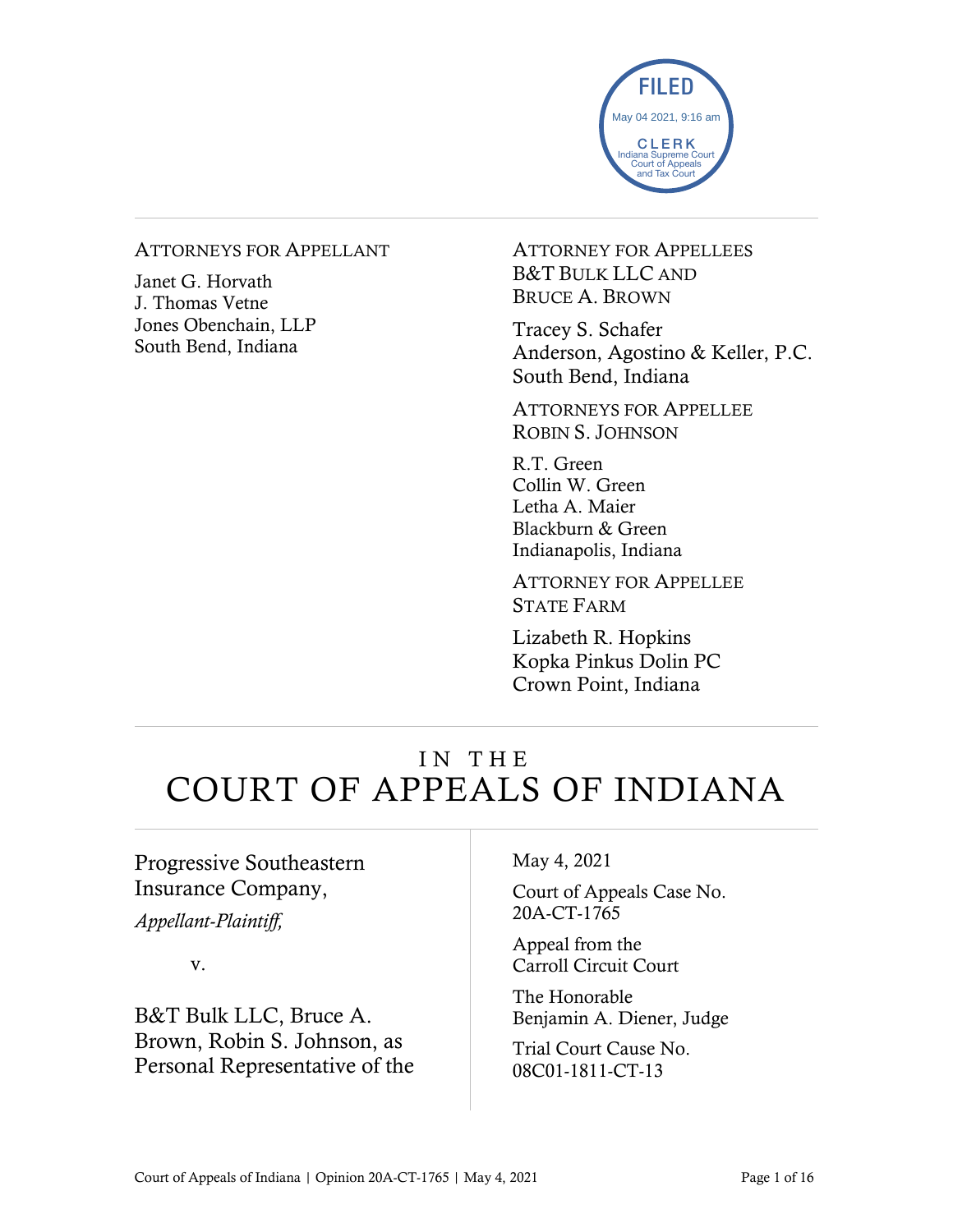Estate of Dona S. Johnson, and Robin S. Johnson, Individually,

*Appellees*-*Defendants,* and State Farm Mutual Automobile

Insurance Company,

*Appellee*-*Intervenor*

#### Vaidik, Judge.

## Case Summary

- [1] In 2017, an employee of an Indiana trucking company was on his way to pick up a load in Logansport when he crossed a median and collided with a car, killing the driver. Although the truck was not listed under the trucking company's insurance policy, the policy included an MCS-90 endorsement, which the federal Motor Carrier Act requires interstate motor carriers to have and which provides coverage for claims resulting from the negligent operation of a truck even if the truck is not specifically listed under the company's insurance policy. The parties filed cross-motions for summary judgment as to whether the MCS-90 endorsement applies, and the trial court found it does.
- [2] On appeal, the insurance company makes two arguments that the MCS-90 endorsement doesn't apply: (1) the truck driver was on an intrastate—not interstate—trip at the time of the accident and (2) the truck wasn't carrying any property at the time of the accident. As for (1), even though the majority of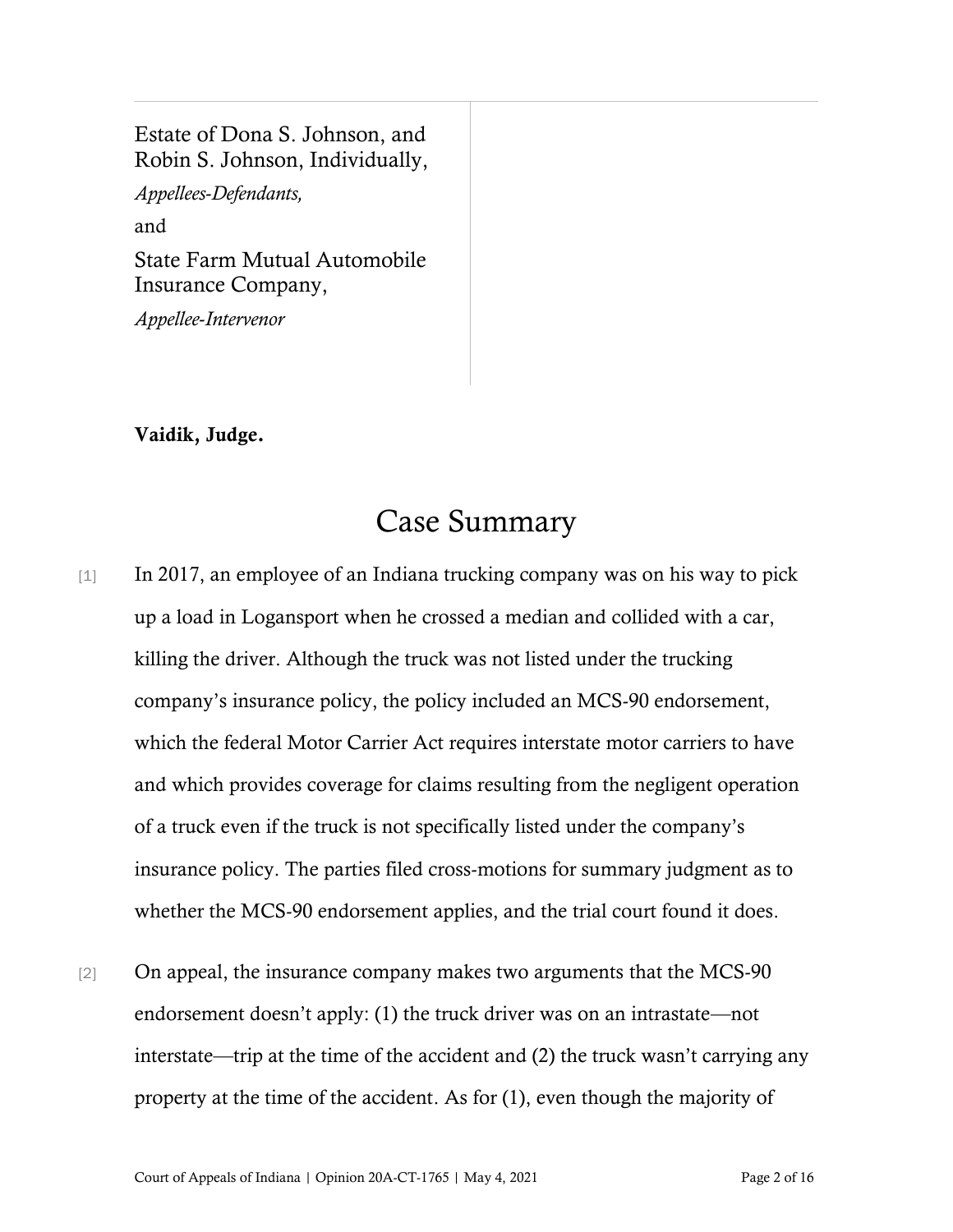courts have held the MCS-90 endorsement only applies to the interstate transportation of property under the federal Motor Carrier Act, Indiana Code section 8-2.1-24-18(a) applies this requirement to intrastate transportation. As for (2), we find the MCS-90 endorsement applies when a truck, although empty, is on its way to pick up a load. We therefore affirm the trial court.

### Facts and Procedural History

[3] B&T Bulk LLC is a Mishawaka-based motor carrier that hauls bulk cement in Indiana and Michigan. It is a registered interstate motor carrier operating under "U.S. DOT # 676788." Appellant's App. Vol. III p. 186. In 2017, B&T had a commercial auto policy ("the policy") with Progressive Southeastern Insurance Company that covered specifically listed motor vehicles in its fleet. The policy included an MCS-90 endorsement, which the federal Motor Carrier Act of 1980 requires motor carriers to have. *See Markel Ins. Co. v. Rau*, 954 F.3d 1012, 1017 (7th Cir. 2020); *Carolina Cas. Ins. Co. v. E.C. Trucking*, 396 F.3d 837, 841 (7th Cir. 2005); *Prime Ins. Co. v. Wright*, 133 N.E.3d 749, 752 n.3 (Ind. Ct. App. 2019), *trans. denied*; *see also* 49 U.S.C. § 31139(b); 49 C.F.R. §§ 387.7(a), 387.9, 387.15. The primary purpose of an MCS-90 endorsement is "to assure that motor carriers maintain an appropriate level of financial responsibility for motor vehicles operated on public highways." 49 C.F.R. § 387.1; *see also John Deere Ins. Co. v. Nueva*, 229 F.3d 853, 857 (9th Cir. 2000) ("[T]he primary purpose of the MCS-90 is to assure that injured members of the public are able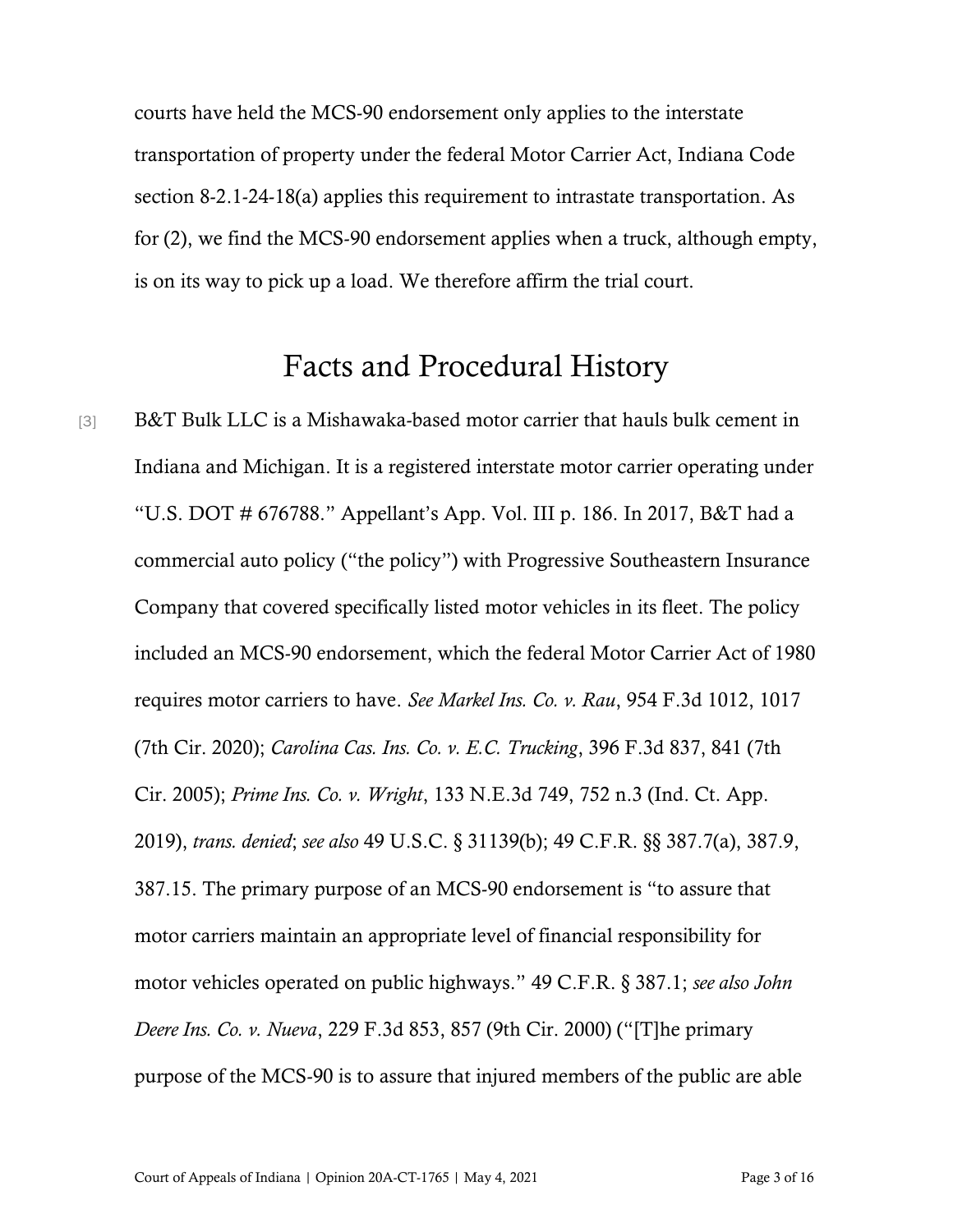to obtain judgment from negligent authorized interstate carriers."). The endorsement provides coverage for claims resulting from the negligent operation of a commercial vehicle even if the negligently driven vehicle is not specifically listed under the motor carrier's insurance policy. *Rau*, 954 F.3d at 1017. The minimum level of financial responsibility for motor carriers of nonhazardous property is \$750,000. 49 U.S.C. § 31139(b); 49 C.F.R. § 387.9.

[4] Here, the "Form MCS-90 Endorsement," which provides \$750,000 in coverage, provides:

> The insurance policy to which this endorsement is attached provides automobile liability insurance and is amended to assure compliance by the insured, within the limits stated herein, as a motor carrier of property, with Sections 29 and 30 of the Motor Carrier Act of 1980 and the rules and regulations of the Federal Motor Carrier Safety Administration (FMSCA).

In consideration of the premium stated in the policy to which this endorsement is attached, the insurer (the company) agrees to pay, within the limits of liability described herein, any final judgment recovered against the insured for public liability resulting from negligence in the operation, maintenance or use of motor vehicles subject to the financial responsibility requirements of Sections 29 and 30 of the Motor Carrier Act of 1980 regardless of whether or not each motor vehicle is specifically described in the policy and whether or not such negligence occurs on any route or in any territory authorized to be served by the insured or elsewhere. . . . However, all terms, conditions, and limitations in the policy to which the endorsement is attached shall remain in full force and effect as binding between the insured and the company. The insured agrees to reimburse the company for any payment made by the company on account of any accident,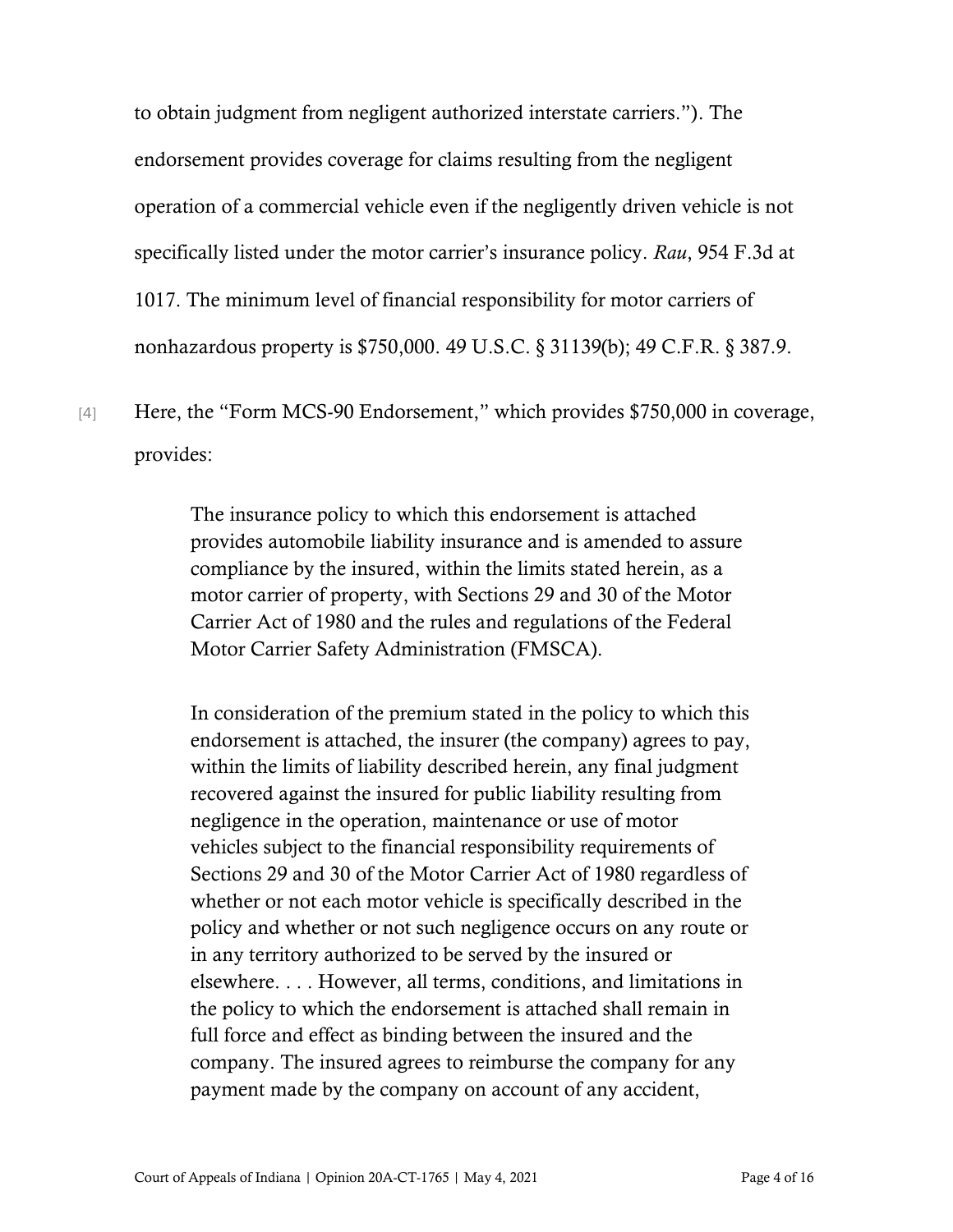claim, or suit involving a breach of the terms of the policy, and for any payment that the company would not have been obligated to make under the provisions of the policy except for the agreement contained in this endorsement.

Appellant's App. Vol. II pp. 147-48.

- [5] On December 4, B&T sent its employee Bruce A. Brown to pick up a load of cement from Lehigh Cement in Logansport and deliver it to Kuert Concrete in South Bend. Brown drove a semi-truck and trailer (which was empty at the time) that were owned by B&T but not listed on the policy. Before arriving at Lehigh, Brown crossed a median on State Road 25 in Logansport and collided with a car driven by Dona S. Johnson, killing her. Because of the accident, B&T was subject to a Federal Motor Carrier Safety Administration (FMCSA) inspection. *See* Appellant's App. Vol. III pp. 186-87, 190, 225-26.
- [6] In July 2018, Dona's husband, Robin S. Johnson, individually and on behalf of Dona's estate (collectively, "Dona's estate"), filed a wrongful-death complaint against B&T and Brown (collectively, "B&T") in Cass Superior Court. *See* Cause No. 09D02-1807-CT-22. B&T asked Progressive to defend and indemnify it. After a coverage investigation, Progressive filed an amended complaint for declaratory judgment in Carroll Circuit Court in January 2019, asking the trial court to declare (1) Progressive had no duty to defend or indemnify B&T "in any lawsuit arising out of the December 4, 2017 accident" since the semi-truck and trailer were not listed on the policy (and therefore not insured) and (2) "Progressive's exposure is limited to the extent the MCS-90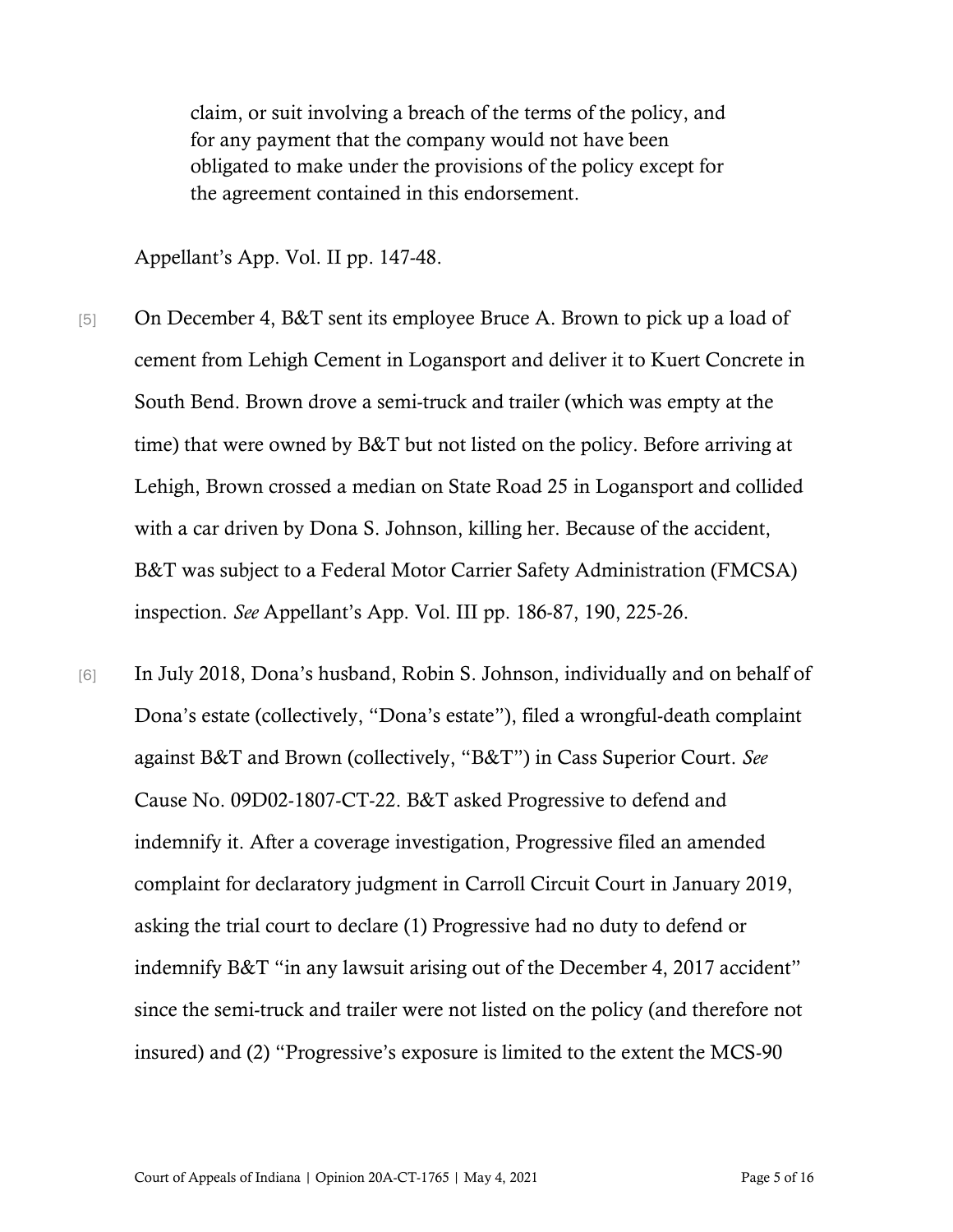endorsement applies to the December 4, 2017 accident." Appellant's App. Vol. II p. 23.

- [7] In November 2019, Progressive moved for summary judgment, arguing it had no duty to defend or indemnify B&T and the MCS-90 endorsement did not apply. The next month, State Farm Mutual Automobile Insurance Company sought to intervene. Specifically, State Farm alleged it had insured Dona at the time of the accident and had made "certain payments for medical care and property damage as a result of the December 4, 2017 accident" and "certain payments for uninsured motorist benefits to [Dona's estate] which were made based upon the denial of coverage by Progressive, and are being held in trust until the resolution of this action." Appellee's App. Vol. II p. 4. The trial court allowed State Farm to intervene.
- [8] In March 2020, Dona's estate and B&T filed cross-motions for summary judgment. State Farm joined Dona's estate's motion. Following a hearing in August, the trial court determined Progressive had no duty to defend or indemnify B&T but that the MCS-90 endorsement applied.
- [9] Progressive appeals the trial court's determination that the MCS-90 endorsement applies. Dona's estate, B&T, and State Farm (collectively, "the Appellees") do not appeal the trial court's determination that Progressive has no duty to defend or indemnify B&T.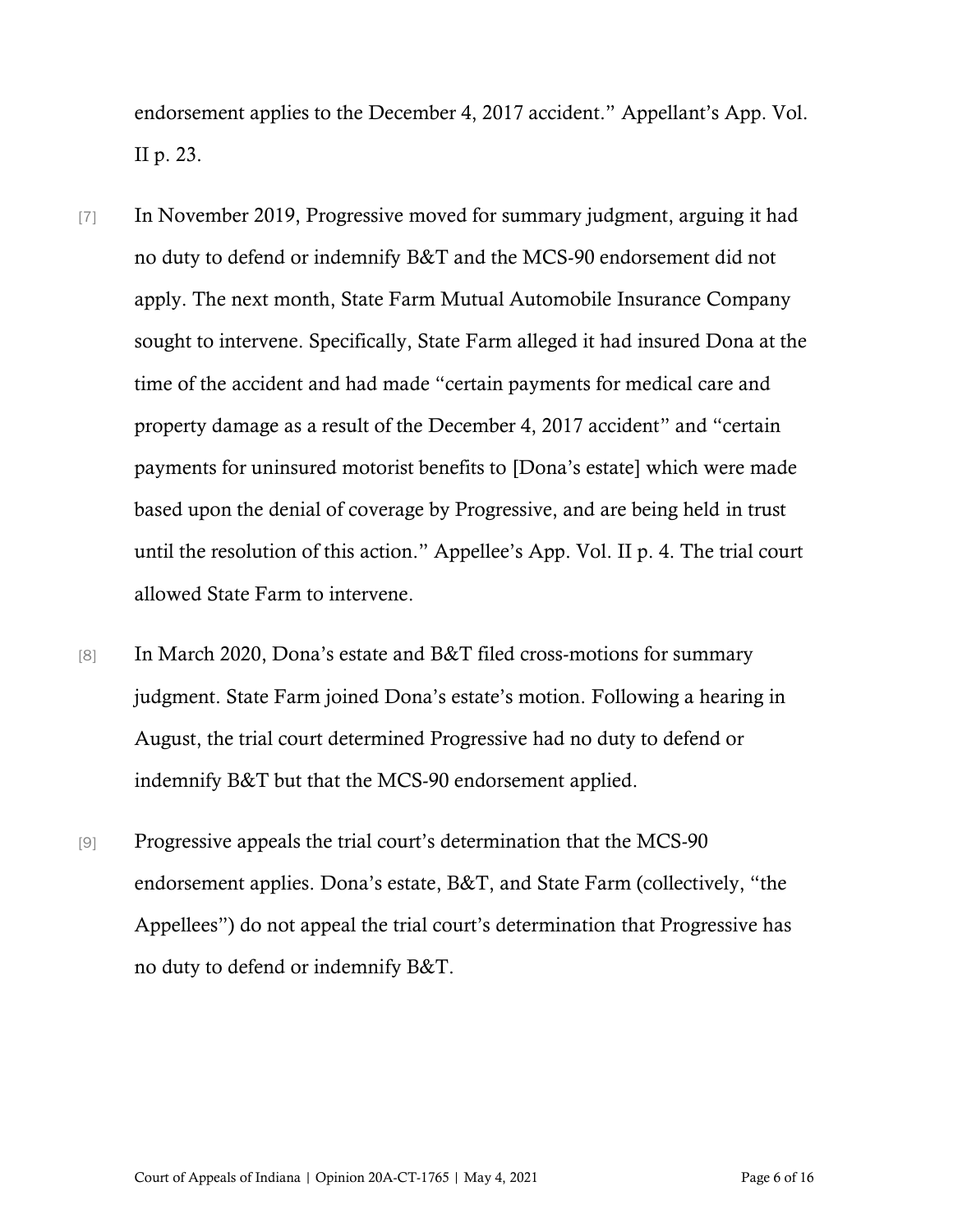## Discussion and Decision

[10] We review motions for summary judgment de novo, applying the same standard as the trial court. *Hughley v. State*, 15 N.E.3d 1000, 1003 (Ind. 2014). That is, "The judgment sought shall be rendered forthwith if the designated evidentiary matter shows that there is no genuine issue as to any material fact and that the moving party is entitled to a judgment as a matter of law." Ind. Trial Rule 56(C).

### I. Interstate vs. Intrastate

[11] Progressive first argues the MCS-90 endorsement only applies to the interstate transportation of property and because Brown was on an intrastate trip at the time of the accident, there is no coverage. Section 30 of the Motor Carrier Act is codified at 49 U.S.C. § 31139, which provides:

> (1) The Secretary of Transportation shall prescribe regulations to require minimum levels of financial responsibility sufficient to satisfy liability amounts established by the Secretary covering public liability, property damage, and environmental restoration for the transportation of property by motor carrier or motor private carrier (as such terms are defined in section 13102 of this title) in the United States between a place in a State and--

#### (A) a place in another State;

(B) another place in the same State through a place outside of that State; or

(C) a place outside the United States.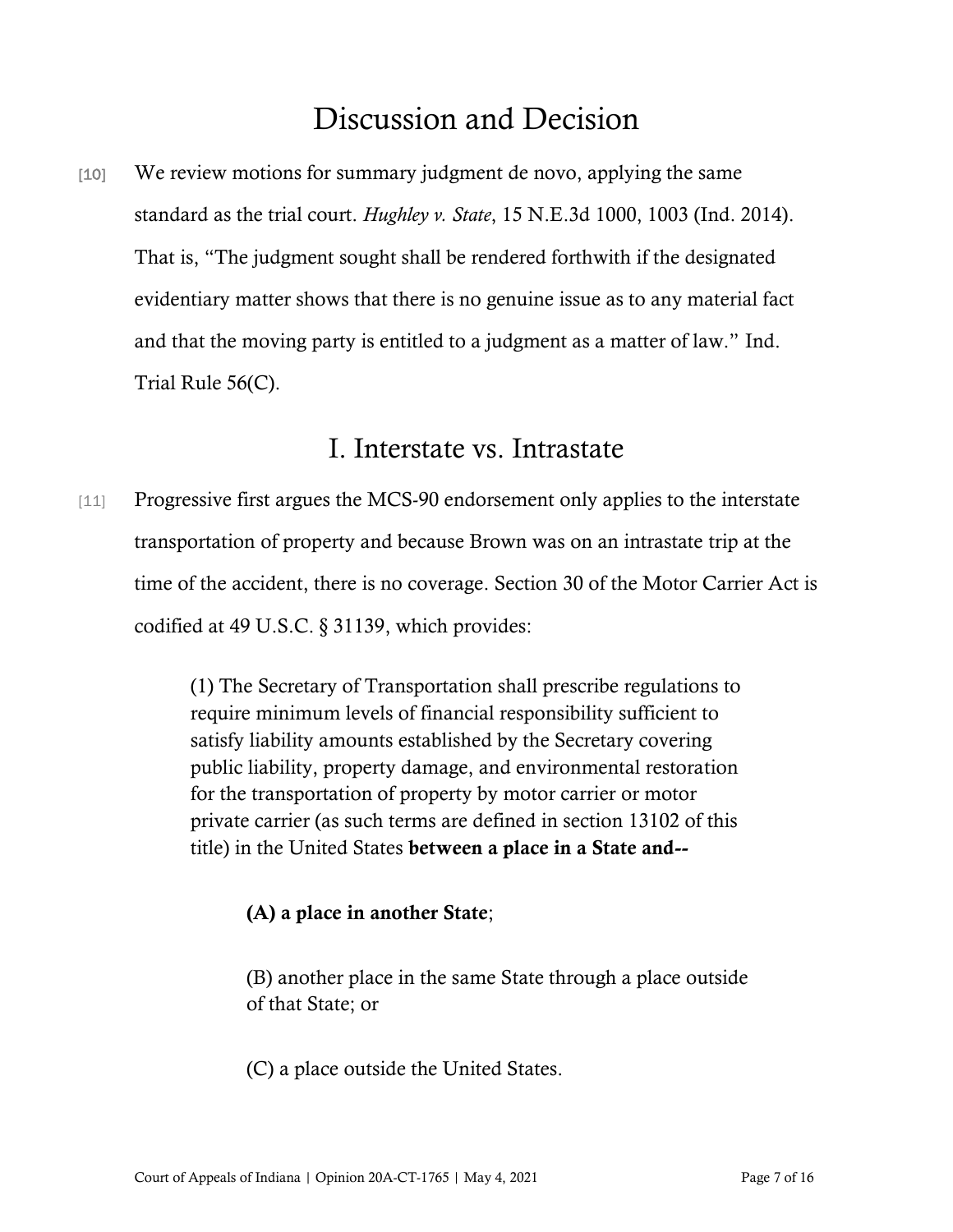(Emphasis added); *see also* 49 C.F.R. § 387.3(a) ("This subpart applies to for-hire motor carriers operating motor vehicles transporting property in interstate or foreign commerce." (emphasis added)). 1

[12] "There is a split of authority as to whether the MCS-90 endorsement applies to intrastate accidents." 1 William J. Schermer & Irvin E. Schermer, *Automobile Liability Insurance*, § 2:15 (Nov. 2020 update); *see also* Michael J. Leizerman, *Litigating Truck Accident Cases*, § 3:9 (Dec. 2020 update). However, most courts– including the federal circuit courts that have addressed the issue—have held the MCS-90 endorsement does not apply to accidents that occur during a purely intrastate trip. Under this approach, called the trip-specific approach, "the [MCS-90] endorsement covers vehicles only when they are **presently** engaged in the transportation of property in interstate commerce." *Canal Ins. Co. v. Coleman*, 625 F.3d 244, 249 (5th Cir. 2010) (emphasis added); *see also Lyons v. Lancer Ins. Co.*, 681 F.3d 50, 60 (2d Cir. 2012) (concluding an MCS-90 endorsement did not apply because "the accident occurred on [a] trip that was wholly intrastate" (emphasis added)); *Martinez v. Empire Fire & Marine Ins. Co.*, 139 A.3d 611, 619 (Conn. 2016) ("We are persuaded to follow the 'trip-specific' interpretation used by the Second Circuit in *Lyons.* It is consistent with the text of the MCS-90 endorsement and the statute and regulations governing that

 $<sup>1</sup>$  It also applies to motor carriers operating motor vehicles in intrastate commerce if they are transporting</sup> hazardous property, 49 C.F.R. § 387.3(b), but this case does not involve hazardous property.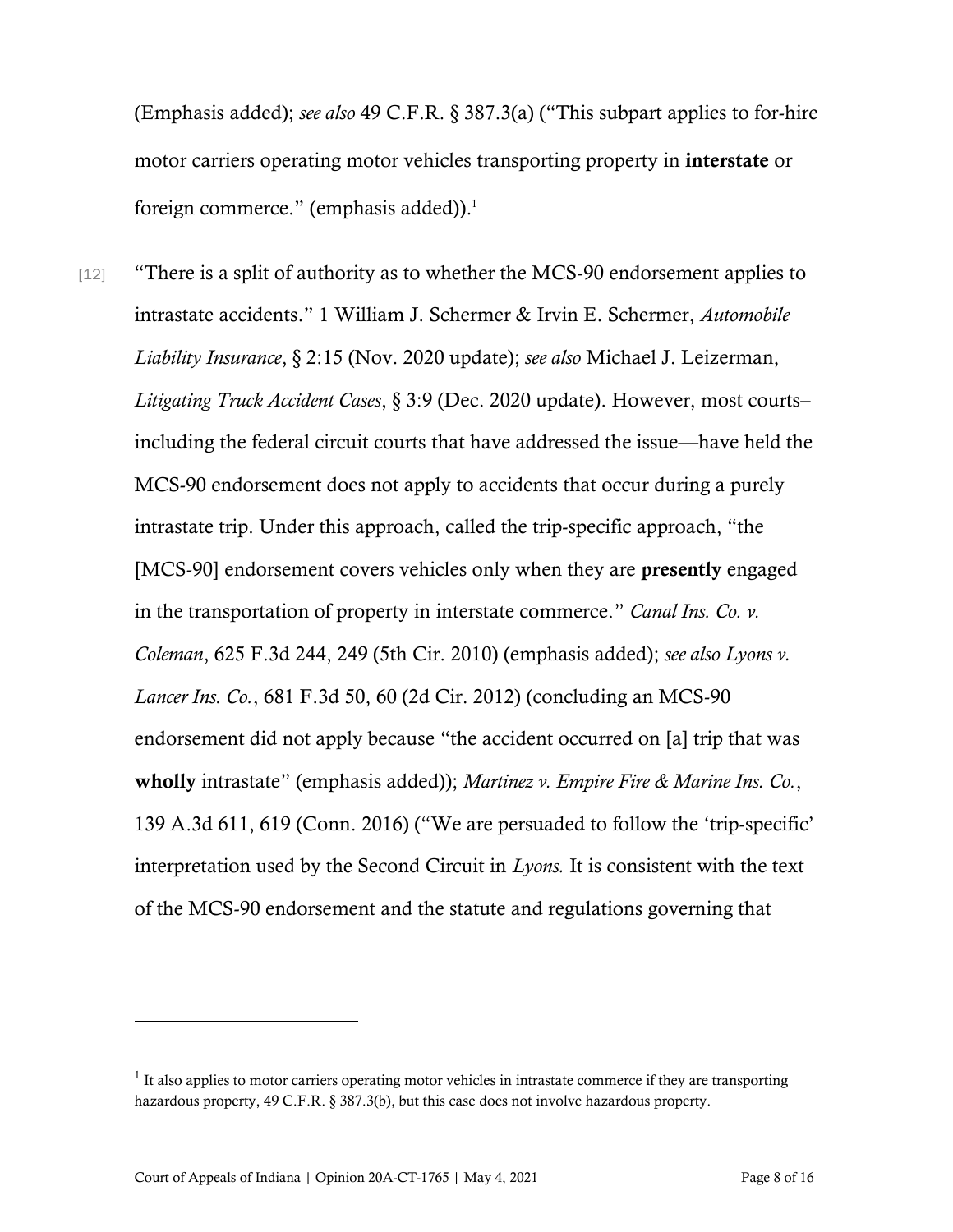endorsement, and has been embraced by a majority of courts to consider the question."); *Automobile Liability Insurance*, § 2.15 (collecting cases).

- [13] The Appellees respond that even if the MCS-90 endorsement only applies to the interstate transportation of property under the Motor Carrier Act, the Indiana General Assembly has applied the minimum levels of financial responsibility in 49 C.F.R. part 387 to intrastate transportation. Indiana Code section 8-2.1-24- 18(a) provides, "49 CFR Parts 40, 375, 380, 382 through 387, 390 through 393, and 395 through 398 are incorporated into Indiana law by reference, and ... must be complied with by an interstate and intrastate motor carrier of persons or property throughout Indiana." (Emphases added).
- [14] Whether our legislature has applied the federally required minimum levels of financial responsibility to intrastate transportation is an issue of first impression in this state. However, as the Appellees note, this Court addressed [Section](https://www.westlaw.com/Document/N3F5E50C02EDB11E6ACAF9E5216076AB4/View/FullText.html?transitionType=Default&contextData=(sc.Default)&VR=3.0&RS=da3.0)  [18\(a\)'s](https://www.westlaw.com/Document/N3F5E50C02EDB11E6ACAF9E5216076AB4/View/FullText.html?transitionType=Default&contextData=(sc.Default)&VR=3.0&RS=da3.0) incorporation of a different federal regulation into Indiana law by reference in *Sandberg Trucking, Inc. v. Johnson*, 76 N.E.3d 178 (Ind. Ct. App. 2017). There, a passenger in a car sued a trucking company, alleging its truck driver, who had stopped on the shoulder of an interstate after striking a deer, was negligent in failing to activate his emergency flashers as required by 49 C.F.R. § 392.22. The trucking company claimed 49 C.F.R. § 392.22 did not apply because the truck driver was not engaged in interstate commerce at the time of the accident. *Id.* at 182. On appeal, we assumed the truck driver was "engaged in exclusively intrastate commerce" and focused on Section 18(a), which incorporates 49 C.F.R. part 392 into Indiana law by reference and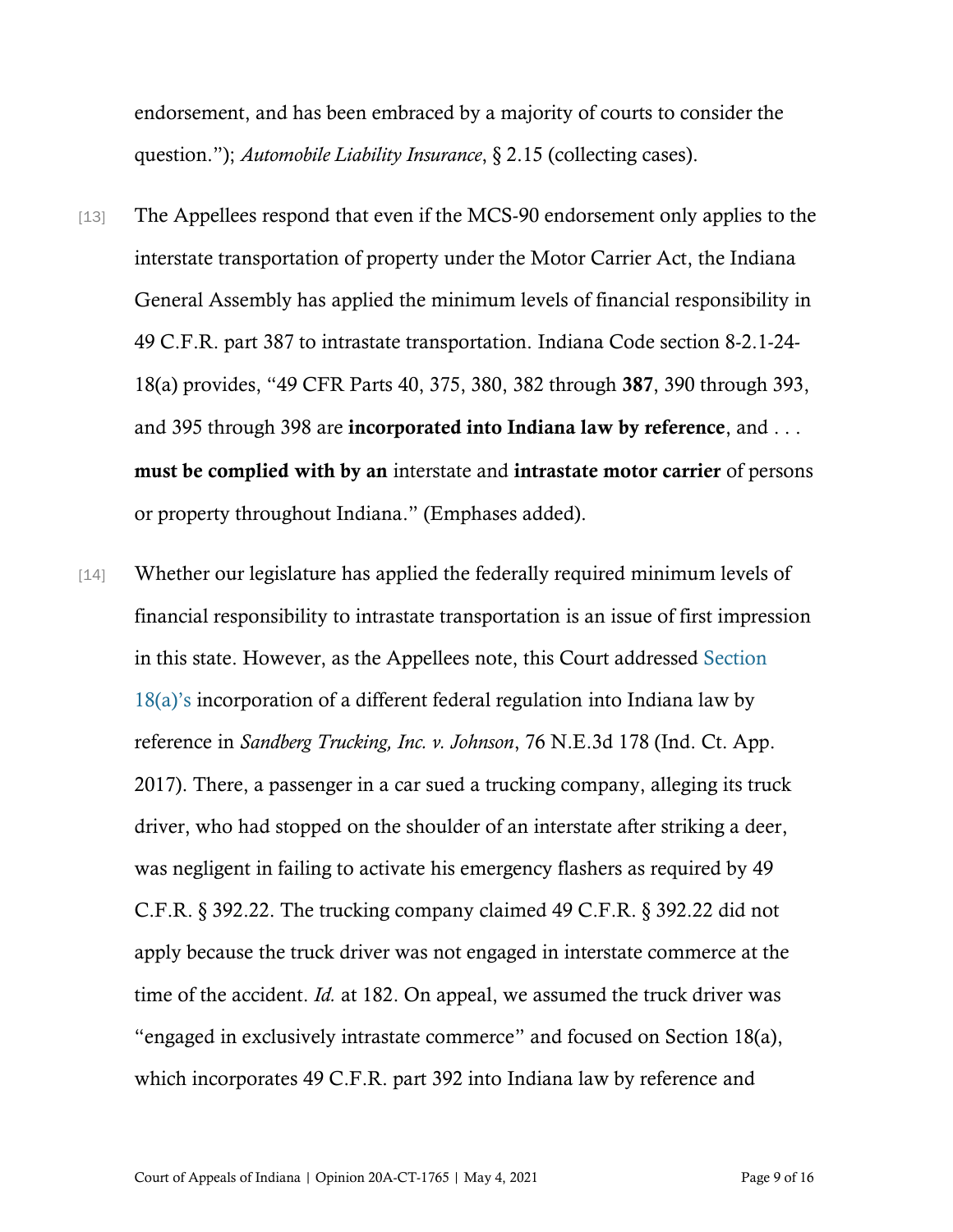provides it "must be complied with by an interstate and intrastate motor carrier of persons or property throughout Indiana." *Id.* at 187 (emphasis added). We held the legislature's intent was to apply the regulation to intrastate motor carriers given its explicit inclusion of "intrastate" in the statute and that to hold otherwise would be absurd. *Id.* at 188.

- [15] Progressive argues *Sandberg Trucking* is "inapposite" and doesn't apply because it "addresses a motor carrier's responsibilities, not the obligations of the motor carrier's insurers, to provide coverage for liability arising from intrastate travel." Appellant's Reply Br. p. 9. However, unless an insurance contract provides otherwise, "all applicable law in force at the time the agreement is made impliedly forms a part of the agreement without any statement to that effect." *Cent. Mut. Ins. Co. v. Motorists Mut. Ins. Co.*, 23 N.E.3d 18, 22 (Ind. Ct. App. 2014), *trans. denied*; *Westfield Cos. v. Knapp*, 804 N.E.2d 1270, 1274 (Ind. Ct. App. 2004), *trans. denied*. Indeed, the policy in this case provides: "If any provision of this policy fails to conform to the statutes of the state listed on your application as your business location, the provision shall be deemed amended to conform to such statutes." Appellant's App. Vol. II p. 146. Accordingly, in order to write policies in Indiana, Progressive had to comply with Section 18(a)'s requirement that the minimum levels of financial responsibility in 49 C.F.R. part 387 apply to intrastate transportation.
- [16] At oral argument, Progressive made an additional argument based on a notice of additional authorities it filed shortly before the argument. Specifically, Progressive cited Indiana Code section 8-2.1-24-17(a), which provides: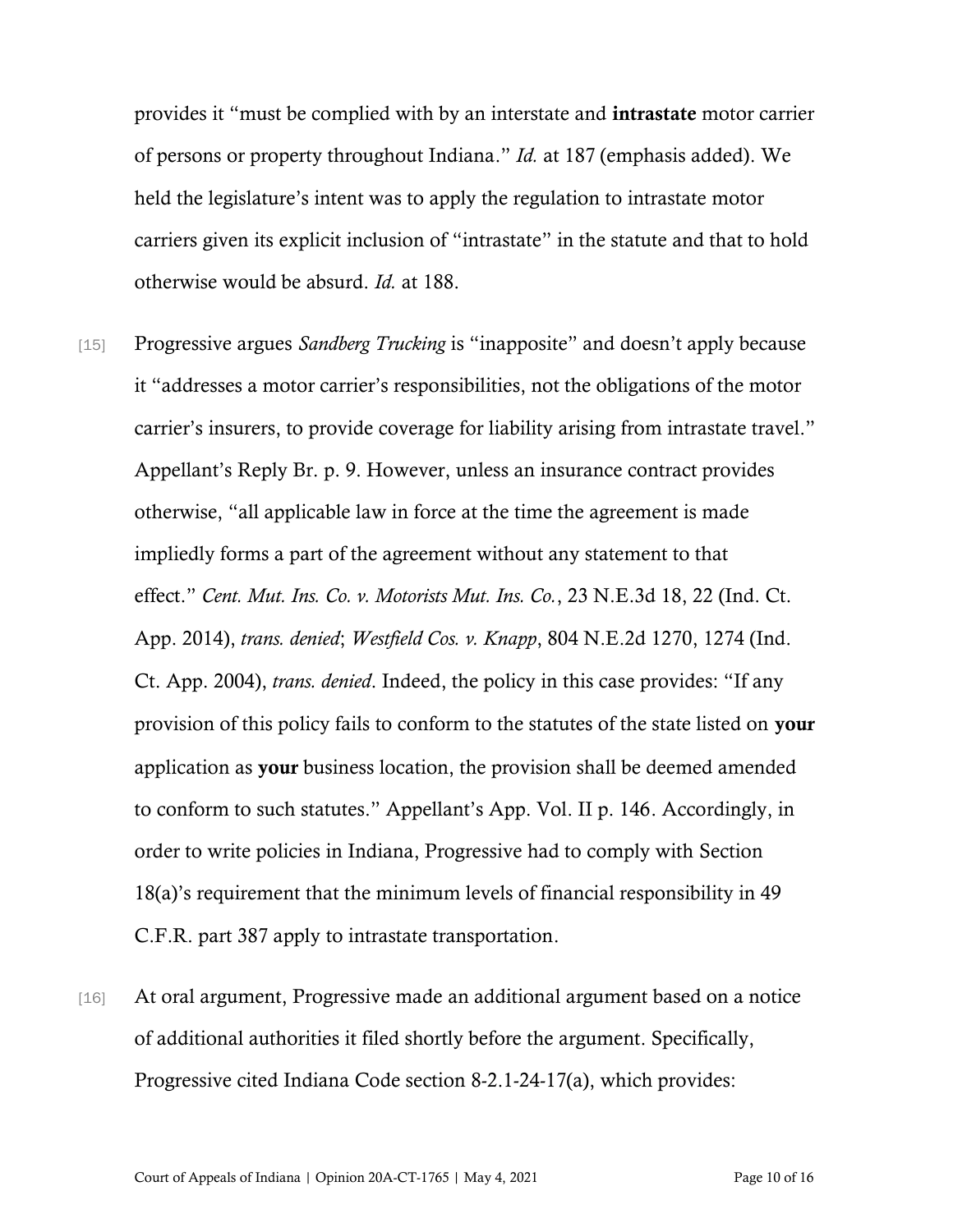A person may not operate a motor vehicle for the transportation of property upon a public highway, and a motor carrier may not be certified, unless the motor carrier complies with the rules adopted by the [Indiana Department of Revenue] governing the filing and approval of surety bonds, policies of insurance, qualifications of a self-insurer, or other securities or agreements.

According to Progressive, "Section 17 can't be read as the General Assembly intending to adopt the federal requirements because the General Assembly has instructed the Indiana Department of Revenue to rule make in the same area for intrastate commerce that Part 387 has already covered." Oral Arg. Video at 13:20-13:42.

[17] Progressive, however, did not cite Section 17 or make this argument in its appellant's brief. *See* Oral Arg. Video at 46:12-46:22 (B&T's attorney explaining she didn't "delve" into this issue because Progressive didn't brief it). Indiana Appellate Rule 48 provides:

> When pertinent and significant authorities come to the attention of a party after the party's brief or Petition has been filed, or after oral argument but before decision, a party may promptly file with the Clerk a notice of those authorities setting forth the citations. There shall be a reference either to the page of the brief or to a point argued orally to which the citations pertain, with a parenthetical or a single sentence explaining the authority.

As this Court has explained, Appellate Rule 48 does not mean a party may present an argument that was available but not presented in their appellant's brief simply by filing a notice of additional authority. *Chupp v. State*, 830 N.E.2d 119, 126 (Ind. Ct. App. 2005). This is because an issue not raised in an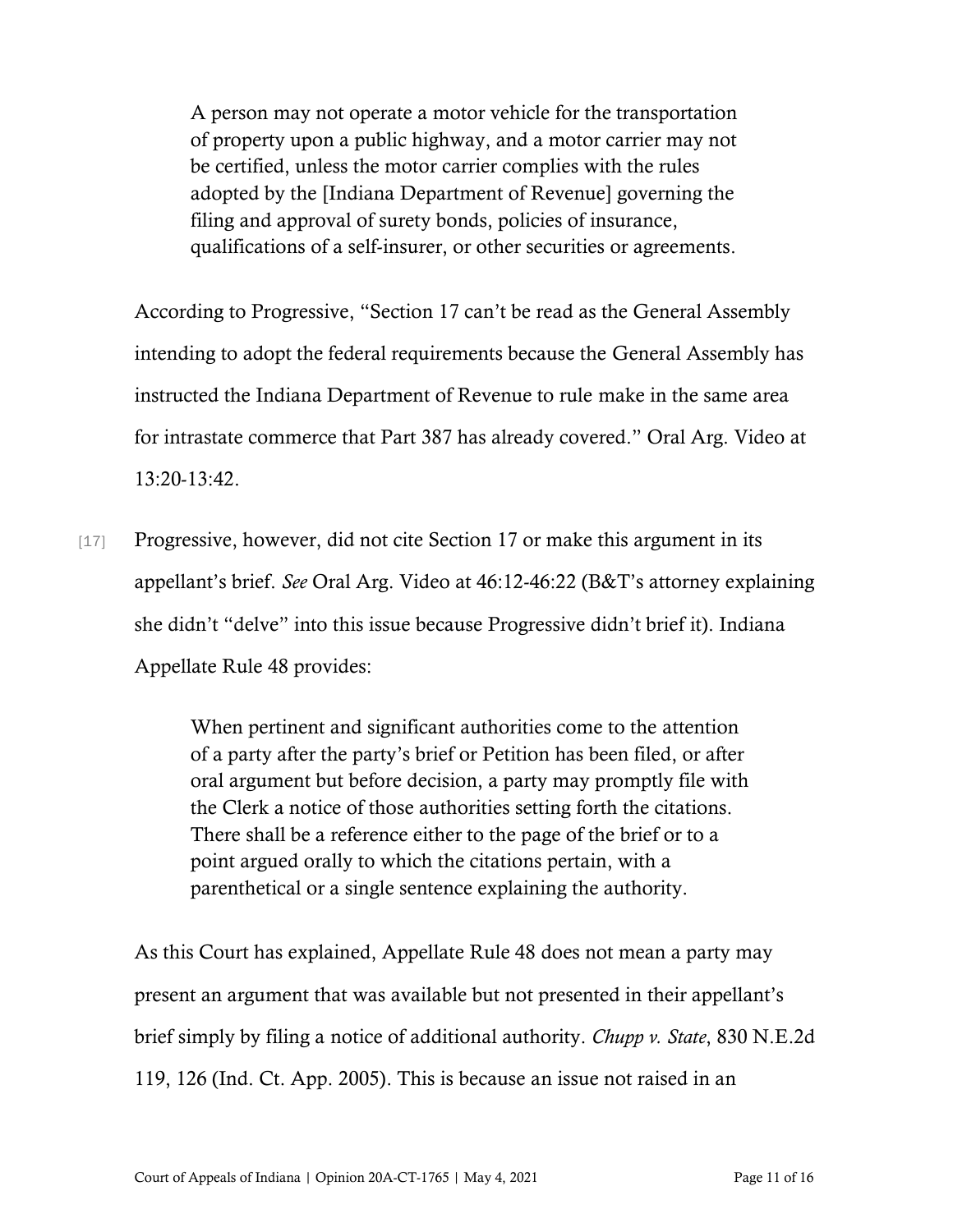appellant's brief may not be raised for the first time in a reply brief. *Id.* (citing *James v. State*, 716 N.E.2d 935, 940 n.5 (Ind. 1999)). Accordingly, Appellate Rule 48 does not allow "a party who failed to present an issue in his appellant's brief to bypass the general rule that un-raised issues may not be presented for the first time in a reply brief by filing a citation to additional authority." *Id.* Instead, "where a party has properly presented an issue, he may supplement his brief by providing citations to additional authority to support the argument previously raised." *Id.* Because Progressive did not make this argument in its appellant's brief, it has waived the issue.

[18] Waiver notwithstanding, even though Section 17 requires motor carriers to comply "with the rules adopted by the [Indiana Department of Revenue] governing the filing and approval of surety bonds, policies of insurance, qualifications of a self-insurer, or other securities or agreements," the Department of Revenue must regulate within the confines of Section 18(a), which requires that the minimum levels of financial responsibility in 49 C.F.R. part 387 apply to intrastate transportation. Indeed, 45 Indiana Administrative Code 16-1-2, which Progressive also cited in its notice of additional authorities, confirms that the Department of Revenue did just that:

> (a) General Filing Requirements. Every common and contract carrier of passengers and/or property for hire by motor vehicle over the highways of the state of Indiana, in intrastate and/or interstate commerce shall, subject to the approval of the [Public Service Commission of Indiana], file with and keep in effect and on file Uniform Motor Carrier Bodily Injury and Property Damage Liability Certificate of Insurance (commonly known as Form E Indiana) covering public liability, property damage, loss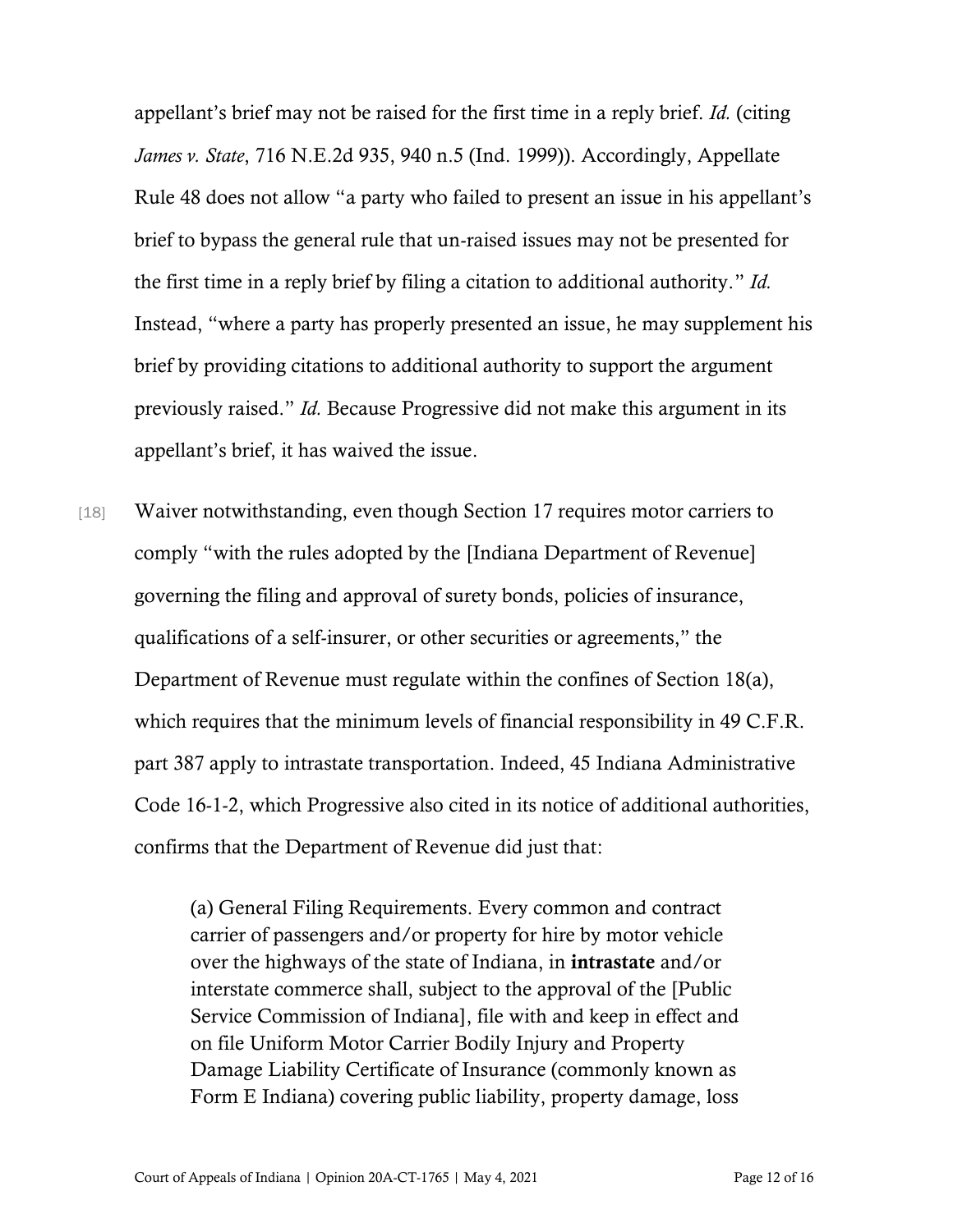to cargo subject to the exceptions and minimum amounts hereinafter set out.

(b) Public Liability and Property Damage Coverage. The minimum amounts for public liability and property damage coverage shall be those contained in Title 49, Code of Federal Regulations, Part 387.

(Emphases added). According to this regulation, an intrastate motor carrier must have public-liability coverage in the minimum amounts set forth in 49 C.F.R. part 387. And for nonhazardous property, that amount is \$750,000. *See* 49 C.F.R. § 387.9. Contrary to Progressive's argument, this regulation is consistent with the legislature's intent in Section 18(a) that the minimum levels of financial responsibility in 49 C.F.R. part 387 apply to intrastate transportation. As in *Sandberg Trucking*, we hold the legislature's intent was to apply the minimum levels of financial responsibility in 49 C.F.R. part 387 to intrastate motor carriers given its explicit inclusion of "intrastate" in the statutes.

## II. Transportation of Property

[19] Progressive next argues the MCS-90 endorsement doesn't apply because B&T "wasn't transporting property" at the time of the accident. Appellant's Br. p. 17. 49 U.S.C. § 13102(23) defines the term "transportation" as follows:

> (A) a motor vehicle, vessel, warehouse, wharf, pier, dock, yard, property, facility, instrumentality, or equipment of any kind related to the movement of passengers or property, or both, regardless of ownership or an agreement concerning use; and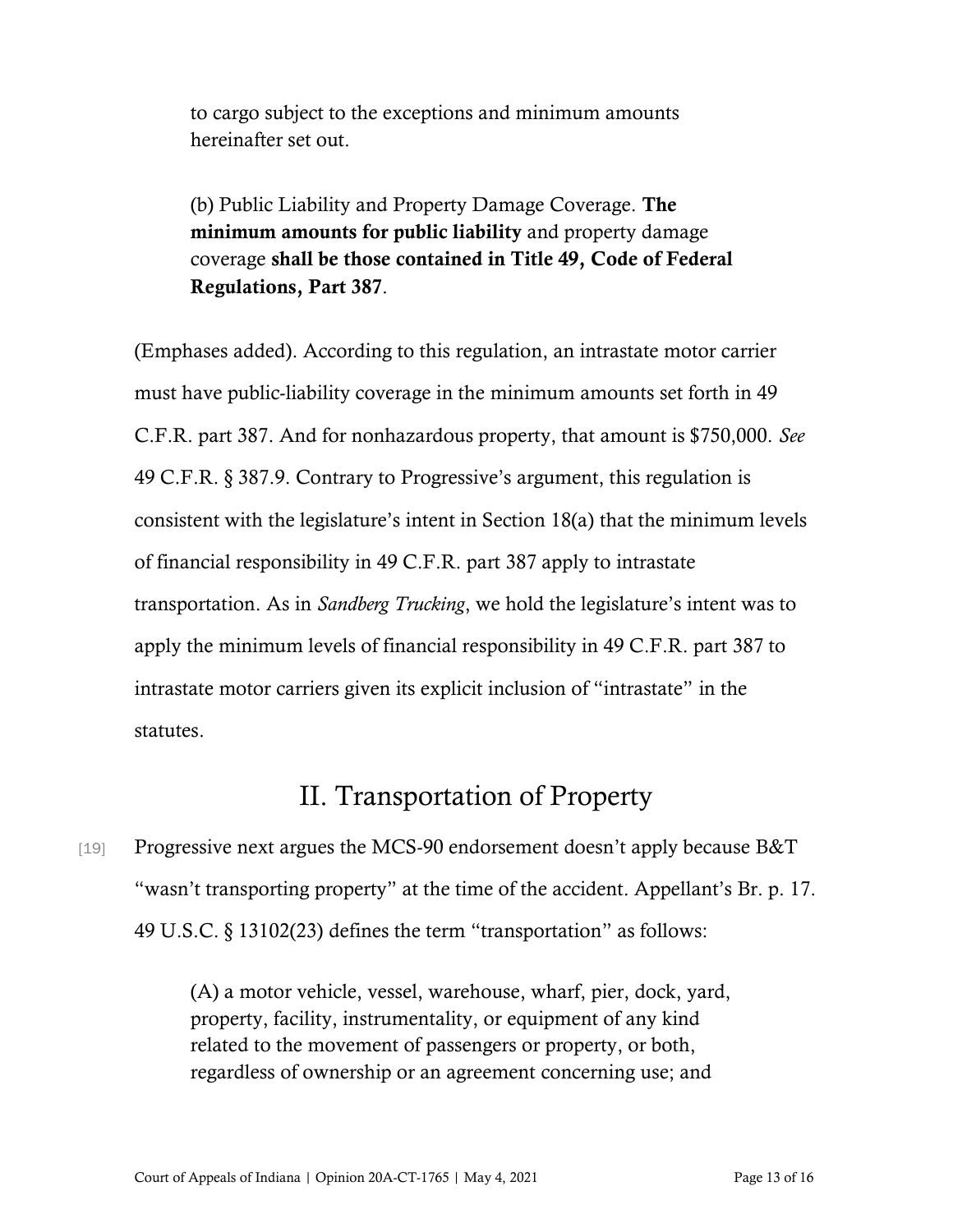(B) services related to that movement, including arranging for, receipt, delivery, elevation, transfer in transit, refrigeration, icing, ventilation, storage, handling, packing, unpacking, and interchange of passengers and property.

(Emphasis added).

- [20] The parties do not direct us to any cases addressing the specific facts of this case, and we can find none. Progressive, however, cites three cases it says are similar and therefore should apply here: (1) *Canal Insurance Co. v. Coleman*, 625 F.3d 244 (5th Cir. 2010), (2) *Titan Indemnity Co. v. Gaitan Enterprises, Inc.*, 237 F. Supp. 3d 343 (D. Md. 2017), and (3) *Brunson ex rel. Brunson v. Canal Insurance Co.*, 602 F. Supp. 2d 711, 716 (D.S.C. 2007). The Appellees, also relying on *Titan*, argue B&T was transporting property at the time of the accident because Brown was on his way to pick up a load of cement.
- [21] In the first case, *Coleman*, an employee of a trucking company was returning home from work. As he backed his truck (which had no trailer attached) into his driveway, he collided with a car. The sole issue on appeal was whether the trucking company's MCS-90 endorsement covered the accident. Although the Fifth Circuit said the MCS-90 endorsement "does not cover vehicles when they are not presently transporting property in interstate commerce," the court did not address whether the employee was engaged in the transportation of property because the accident victim "explicitly conceded that [the employee's] liability was not 'for the transportation of property.'" *Coleman*, 625 F.3d at 251, 252. The court noted that given 49 U.S.C. § 13102's "broad" definition of "transportation," "it [was] at least arguable that [the employee's] conduct at the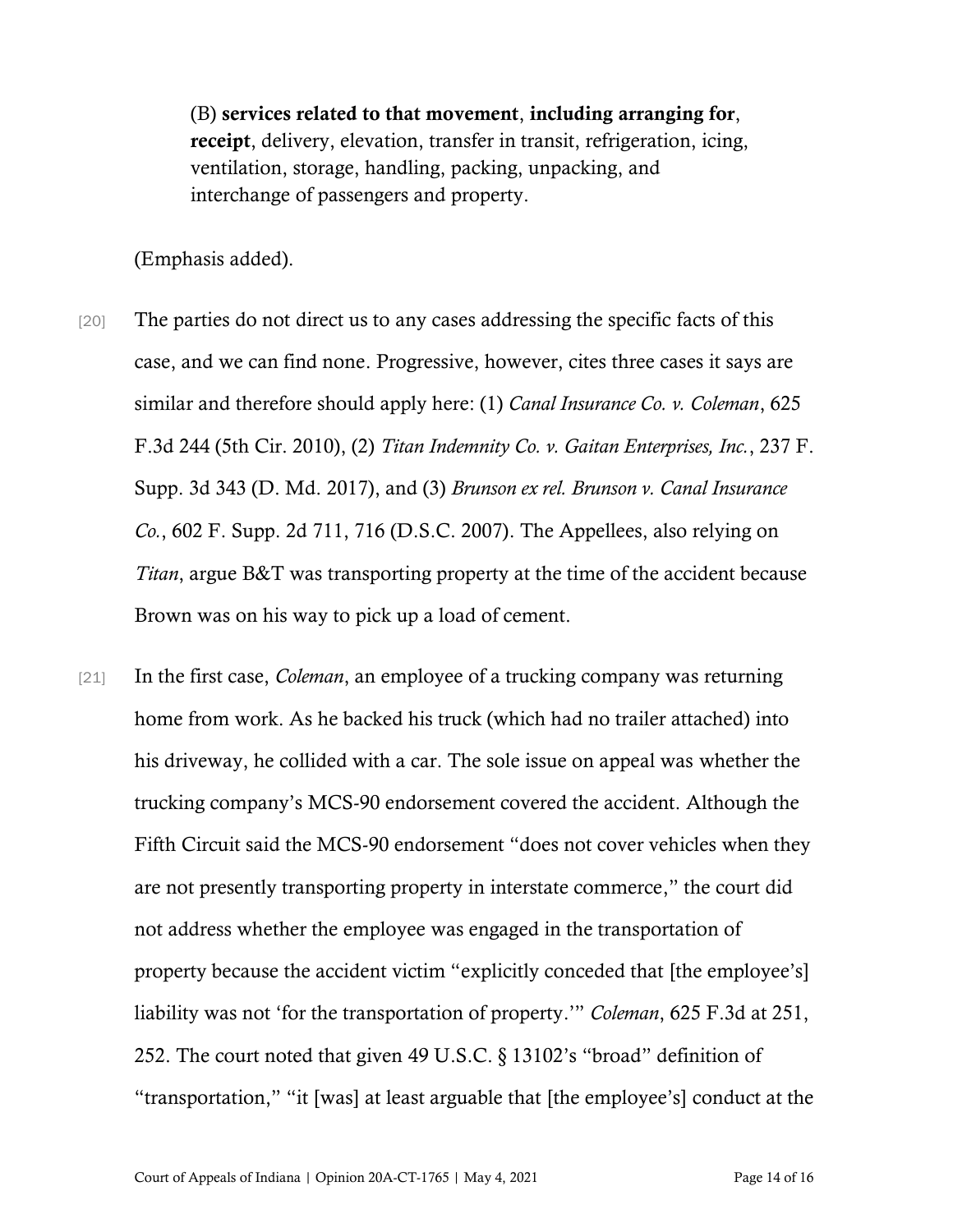time of the accident could be termed 'transportation of property.'" *Id.* at 252. However, "because the district court accepted [the accident victim's] stipulation that it was not," the Fifth Circuit "d[id] not reach that question." *Id.*

- [22] In the second case, *Titan*, a truck driver was waiting in line at an asphalt plant to fill his dump truck with a load of asphalt when a fatal accident occurred. In addressing whether an MCS-90 endorsement applied, the district court had to determine whether the truck driver was engaged in the transportation of property at the time of the accident. The court noted 49 U.S.C. § 13102(23)(B) defines "transportation" "exceptionally broadly to include 'services related to' the movement of property." *Titan*, 237 F. Supp. 3d at 348. The court found the truck driver was in the process of "receiving" the cargo he was to haul, which was explicitly included within the statutory definition of transportation. *Id.*
- [23] In the last case, *Brunson*, a truck driver drove his tractor-trailer only a few miles from his home "strictly on a personal mission to sell it" when an accident occurred. 602 F. Supp. 2d at 716. In addressing whether an MCS-90 endorsement applied, the district court found the truck driver was not transporting property at the time of the accident. Specifically, the court noted the truck driver, in his deposition, answered "no" when asked "were you hauling anything when the accident . . . happened." *Id.*
- [24] *Coleman* and *Brunson* do not support Progressive's argument. In *Coleman*, the Fifth Circuit did not reach the question of whether the employee was engaged in the transportation of property at the time of the accident because the accident victim stipulated otherwise. Moreover, the court said given 49 U.S.C. § 13102's